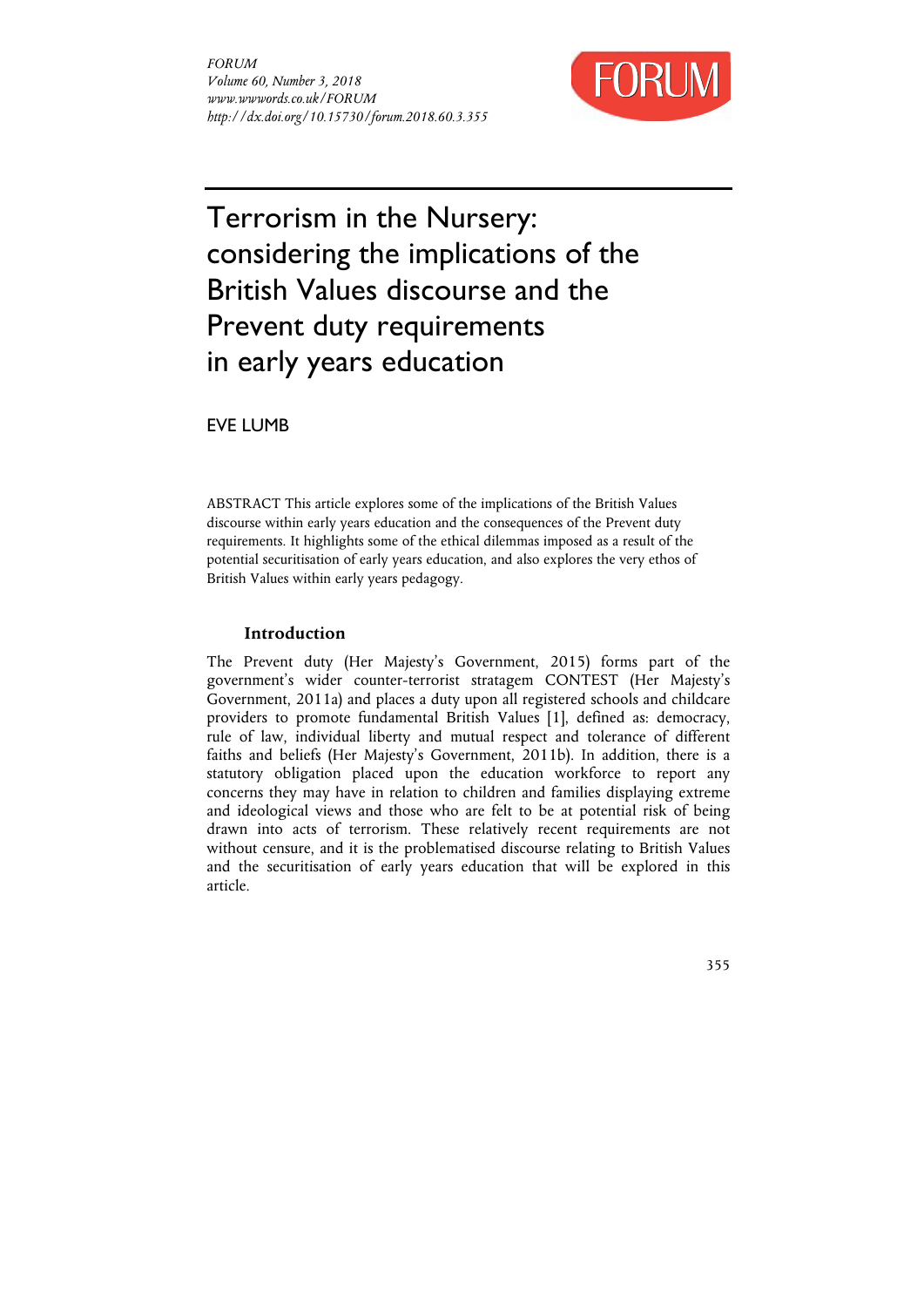## **Prevent Duty: its origins and tensions**

It is worth noting that political and religious extremism is not a new phenomenon and that it has been a repeated and significant part of history (Ghosh et al, 2016). Yet our current counter-terrorism policy and Prevent strategy finds its roots in the origins of the 'war on terror'.

Following the terrorist attacks in New York and Washington, DC in 2001, the American president, along with other western leaders, declared a 'war on terror' (Errante, 2003). This prompted both the US government and the UK government to begin the job of reviewing their own internal infrastructures in response to this new terrorist threat, and subsequently led to the UK's first coordinated, pan-government counter-terrorism strategy.

Since its inception, the strategy has grown and developed in response to the perceived threats from terrorism, with its approach centred on four main areas:

- Pursue: the investigation and disruption of terrorist attacks;
- Prevent: work to stop people becoming terrorists or supporting terrorism and extremism;
- Protect: improving our protective security to stop a terrorist attack;
- Prepare: working to minimise the impact of an attack and to recover from it as quickly as possible. (Her Majesty's Government, 2011a, p. 10).

In the wake of the London bombings of 2005, the government acknowledged that Prevent was the least evolved of its strategies (UK Parliament, 2010) and so made a concerted effort to engage the wider community, at grass-roots level, in the prevention of terrorism. Recognising that it was not enough just to deal with those who plan to deliver violence, and that there was a need to focus on those who may be vulnerable to committing acts of terrorism in the future, the government invested some £80 million, across 94 local authorities, in a combination of youth and community projects designed to support social cohesion (Casciani, 2014). The majority of these 1000 projects were centred on Muslim communities, and, while some schemes attracted success, many had the opposite effect, causing resentment, division and social antagonism (Awan, 2012). While in hindsight it is easy to mock the efforts of a government trying to grapple with the effects of contemporary terrorism (Vertigans, 2010, p. 61), it must be acknowledged that this 'hearts and minds' approach was neither a fiscal nor a civic triumph.

Under the new coalition government, the Prevent strategy was reviewed in 2010, resulting in a renewed approach to youth engagement and the introduction of a requirement for schools to actively promote fundamental British Values. Teaching standards were revised to ensure that teachers did not undermine these values, and non-statutory guidance was issued to advise schools on how to deal with the potential problems of radicalisation. Furthermore, a specific unit was set up in the Department for Education (DfE) to help combat extremism, and Ofsted was given the responsibility of inspecting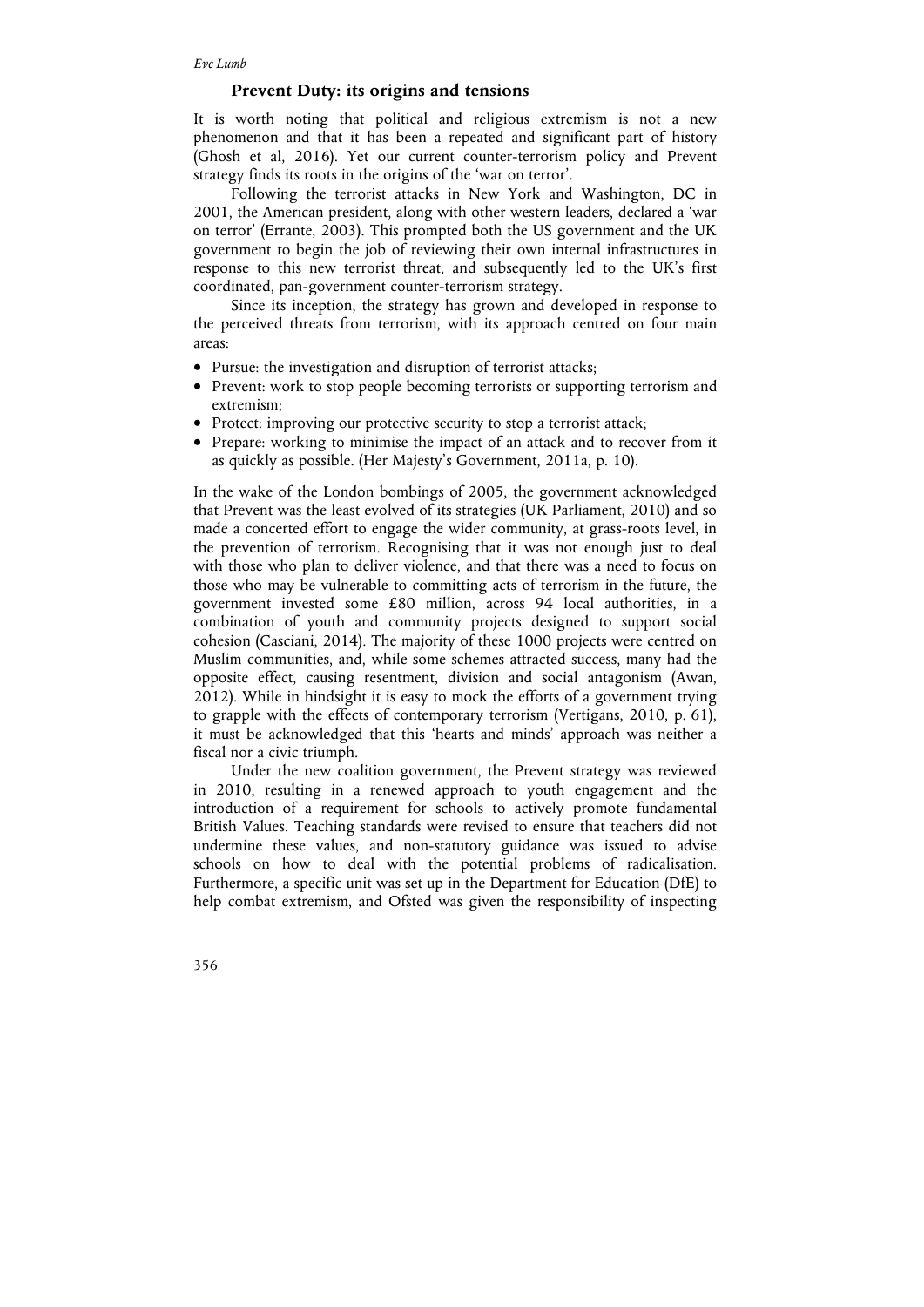how well schools dealt with any potential problems of radicalisation (Ghosh et al, 2016).

Further terrorist attacks across Europe and the controversial 'Trojan Horse' scandal in Birmingham prompted the government to change tack and adopt a policy of more 'muscular liberalism' (Poole, 2016). Blaming the rise in extremism on previous approaches of 'passive tolerance' to multiculturalism, the government intensified its rhetoric and introduced a new Counter Terrorism and Security Act (2015). Under section 26 of this new legislation, active collaboration with the Prevent strategy became statutory for all schools and registered childcare providers, imposing on them the duty to promote integration through the teaching of fundamental British Values and stressing the need to refer any individual considered to be at harm from extremism or vulnerable to radicalisation. This wide-sweeping statutory act over the entire education sector made Prevent the world's most extensive counter-radicalisation policy, and places the UK as one of the most authoritative leads in counterterrorism strategy (Sukarieh & Tannock, 2015).

Panjwani (2016) recognises that schools and education 'cannot remain unconcerned with the threat of extremism' (p. 338), but, like many others, he also voices concern over the securitisation of education. Is it right for schools and early years providers to take responsibility for elements of the nation's security troubles? Furthermore, what about the preservation of 'free enquiry' and 'critical thought'? Surely radical ideas and questions are the bedrock of education for all ages? They certainly form part of the characteristics of effective learning promoted by the early years education agenda (Early Education, 2012). Ghosh et al (2016) argue in favour of education being brought into the government's fight against terrorism. Aware of the psychological, emotional and intellectual appeal used by terrorists, they propound that education is the correct platform from which to develop resilient citizens who are capable of critical thinking and ethical conduct.

Much research shows that this focus on Islamic extremism within the Prevent strategy is not helpful, but rather socially divisive, creating a culture of Muslims as a 'suspect' population, and that the government's episteme is in danger of 'demonising all Muslims' (Tomlinson, 2015). This concept is very much at odds with the 'unique child' pedagogy espoused by the Early Years Foundation Stage (EYFS) (DfE, 2017). However, the impact of this 'grouplabelling' is not lost within the realms of education as examples are cited of pupils being stereotyped because of heritage or religion. One such case presented by the Muslim British Council (MBC) (Khaleeli, 2015) tells of a pupil being reported for extremism after asking how to build a bomb during a lesson on nuclear fusion; his non-Muslim counterparts who asked the same question were not reported. In a further seemingly ridiculous example, a nursery raised concerns when a four-year-old child mispronounced 'cucumber', with staff believing that he was saying 'cooker bomb' (Fox, 2016). Unfortunately, these cases are unsurprising when teachers are afraid of not reporting matters and of being chastised by Ofsted for failure to report children's comments. Perhaps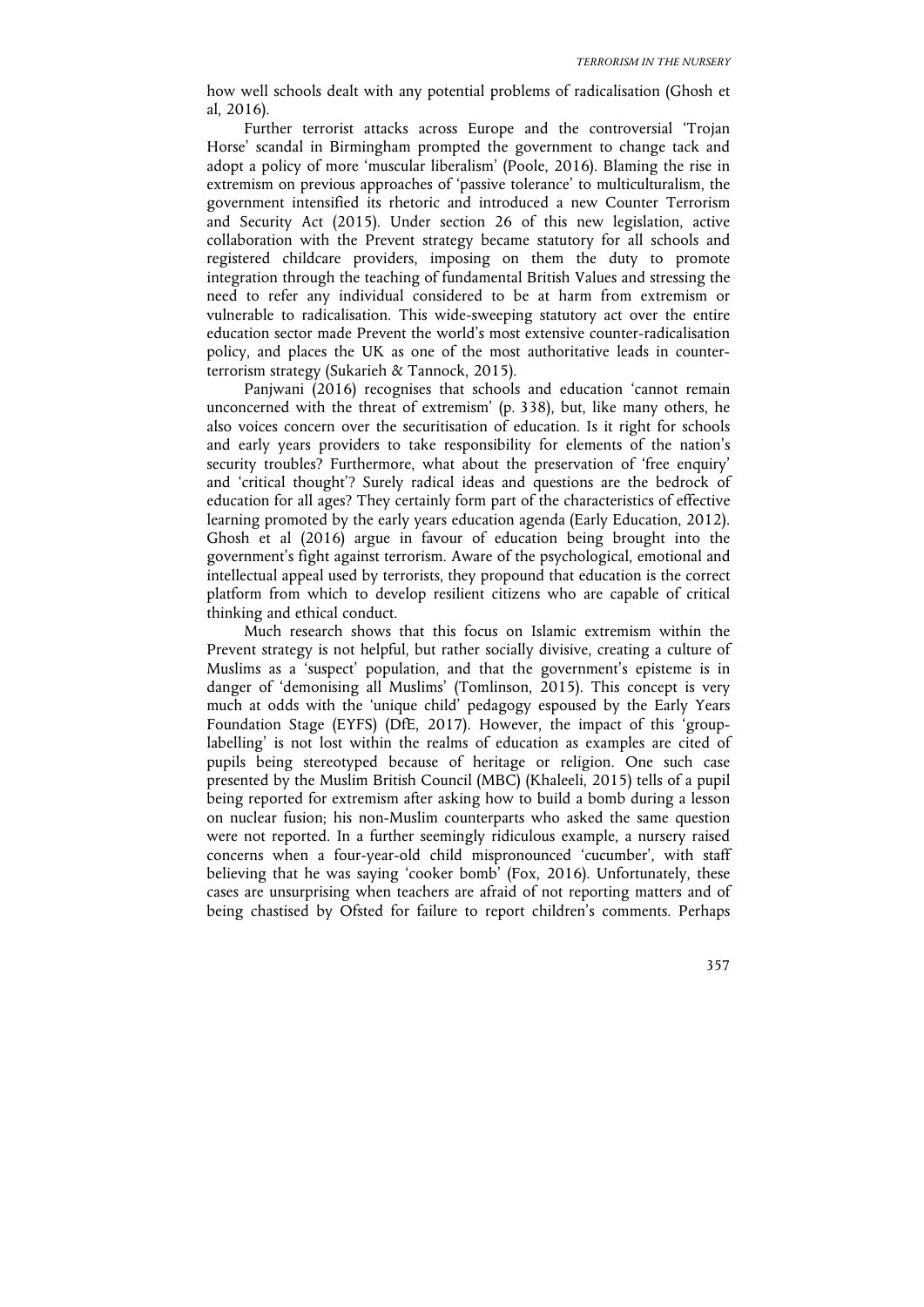### *Eve Lumb*

then it is not just about the counter-terrorism policy content, but also our interpretation of it as educators and how we choose to respond to the Prevent duty requirements. Guidance published for schools and early years providers clearly states that 'the Prevent duty is not intended to stop pupils debating controversial issues' (DfE, 2015, p. 5). Rather, we should provide them with a safe space in which to develop their knowledge and skills in order to challenge extremism. Yet, while this concept may initially seem achievable, it creates an ontological dilemma. How do we debate controversial issues with our children without undermining fundamental British Values? Similarly, how do our children voice radical and critical ideas without raising suspicion and without fear of referral?

Farrell (2016) describes this dichotomy as the conflicting discourses of the 'neo-liberal war machine and the pluralist, critical and democratic models of education' (p. 283). This sentiment is shared by Sukarieh and Tannock (2015), who feel that the anti-radicalisation agenda in schools and early years has the potential not only to harm the civil rights of Muslims and other minorities, but also to undermine the use of education as an instrument of social change. Certainly, Simons (2016) notes how the term 'radical' historically had positive connotations, linked to trailblazers championing social change, but now holds the more negative association of terrorism and violence. Yet history is littered with progressive thinkers whose radical approaches have benefited society: Owen, Einstein, Pankhurst, Mandela and Wilberforce, to name but a few. One cannot even say that some of these reformers did not resort to violent acts in order to promote their own ideologies and demands. How, then, as educators do we promote radical thinking without compromising the securitisation of educational policy?

The Prevent duty recognises that as early years educators, we serve 'arguably the most vulnerable and impressionable members of our society' (Her Majesty's Government, 2015, p. 10), yet in order for us to fulfil our role in supporting this duty, I would argue that we first need to consider our own stance within this political domain of the counter-terrorism policy. What do we perceive to be extreme or socially acceptable? One can argue that one person's villain is another person's hero. Indeed, do we share the same views as other colleagues in our nurseries and childcare environments? If not, then we are in danger of inconsistencies with regard to the Prevent duty and, furthermore, with regard to the delivery of our support for the families and children we work with. Likewise, it can be argued that it is important for those of us working in early years to consider how we balance the more progressive pedagogies of our practice, which champion creativity and critical thinking, and actively promote individual ideas and opinions, within this modern educational arena – an arena that one could argue is potentially in danger of becoming stifled by securitisation and a culture of suspicion.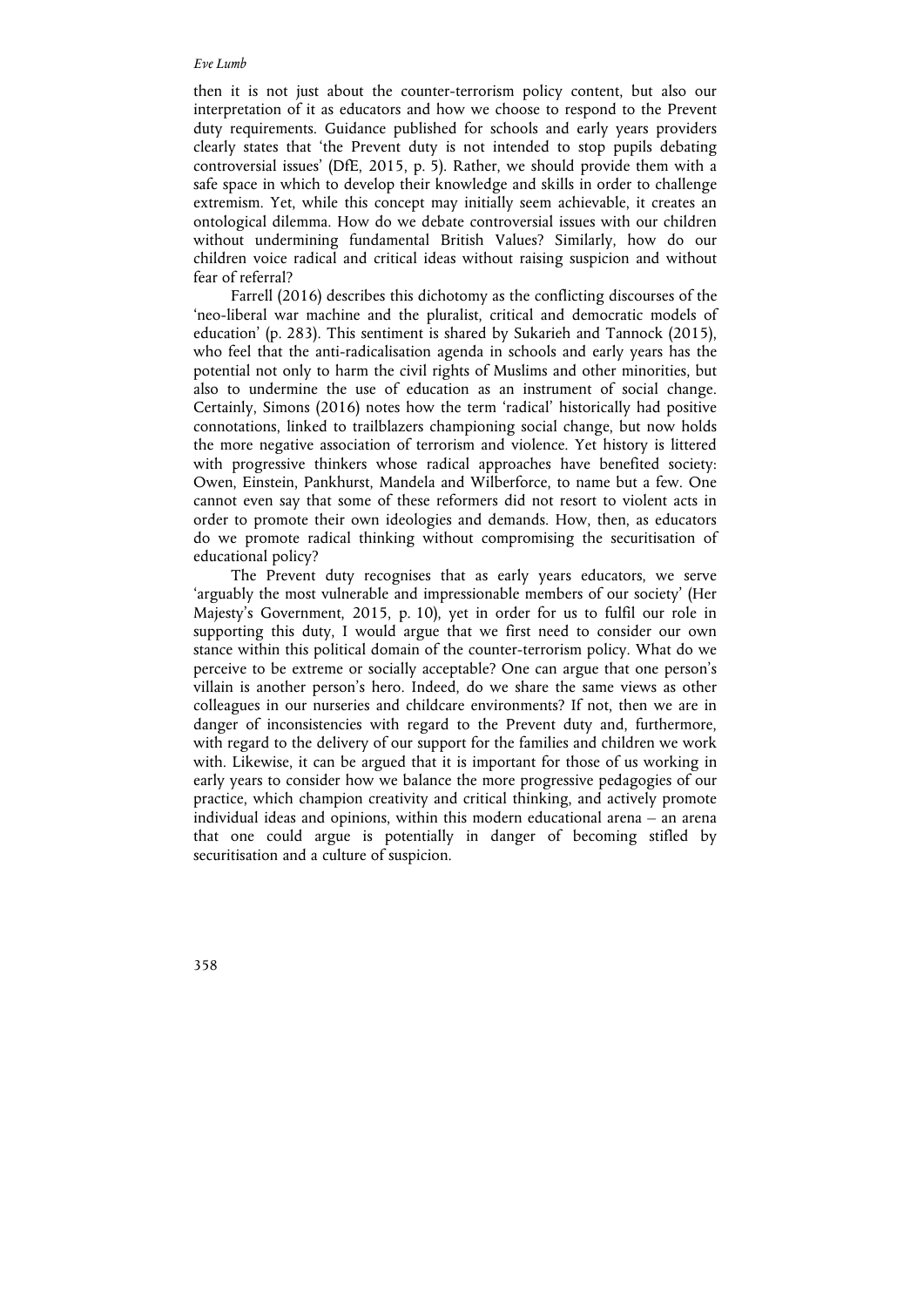## **The British Values Discourse**

Poole (2016) uses the notion of an 'othering discourse' and suggests that the 'Britishness' attributed to the values promoted in the Prevent duty does not serve to promote integration through an ideological national identity, but rather fosters a wary suspicion of anyone who may hold opposing views. Sukarieh and Tannock (2015) take this argument further and note that the term 'British Values' is socially divisive and intellectually dishonest. These feelings concur with those of colleagues I have worked within early years education who have voiced concerns over the concept of a homogeneous set of values.

In order to critically analyse the British Values discourse and link it to early years education, it is advantageous to rationally reflect upon what it actually means to be British. Evans (1996) notes that to talk of a British culture is unhelpful. Comparisons are made with the prospect of defining a culture as 'American or Asian', which cannot honestly reflect the diverse mix of values, dispositions or backgrounds held by the wide communities within these continents. Furthermore, this identity labelling of a culture does not capture the historical referents that have moulded contemporary reasoning or attitudes. To take this concept further, it is important to consider that whatever British Values are, they have changed – indeed, must change – to reflect different eras within social history. For example, attitudes have changed from times of slavery, colonialism, child labour and selective voting systems. To ignore these differences in social evolution could perhaps be seen as folly or indicate an air of arrogance. Tomlinson (2015) is critical of the values listed in the Prevent duty as being apparently British and proffers that democracy, social responsibility, freedom of choice and mutual acceptance of different principles and convictions are in fact universal human values upheld by many countries around the world.

This mismatch in political rhetoric and social practice poses real questions for those working within the early years sector. How should we interpret and teach British Values? What, indeed, is the true meaning of democracy, tolerance and individual liberty and how do we genuinely advocate this for all children in our care?

# **British Values and the Early Years Foundation Stage**

The Prevent duty guidance recognises that the EYFS already places clear duties on early years providers to keep children safe and promote their welfare. It also acknowledges that early years educators focus on children's personal, social and emotional development (PSED), encouraging them to learn about similarities and differences between themselves and others and to learn right from wrong, and that the Statutory Framework requires practitioners to challenge negative attitudes and stereotypes. However, as recognised by the national charity 4Children (2015), early years practitioners are concerned about how they should interpret British Values in early childhood education and, furthermore, about how this would be assessed during Ofsted inspections.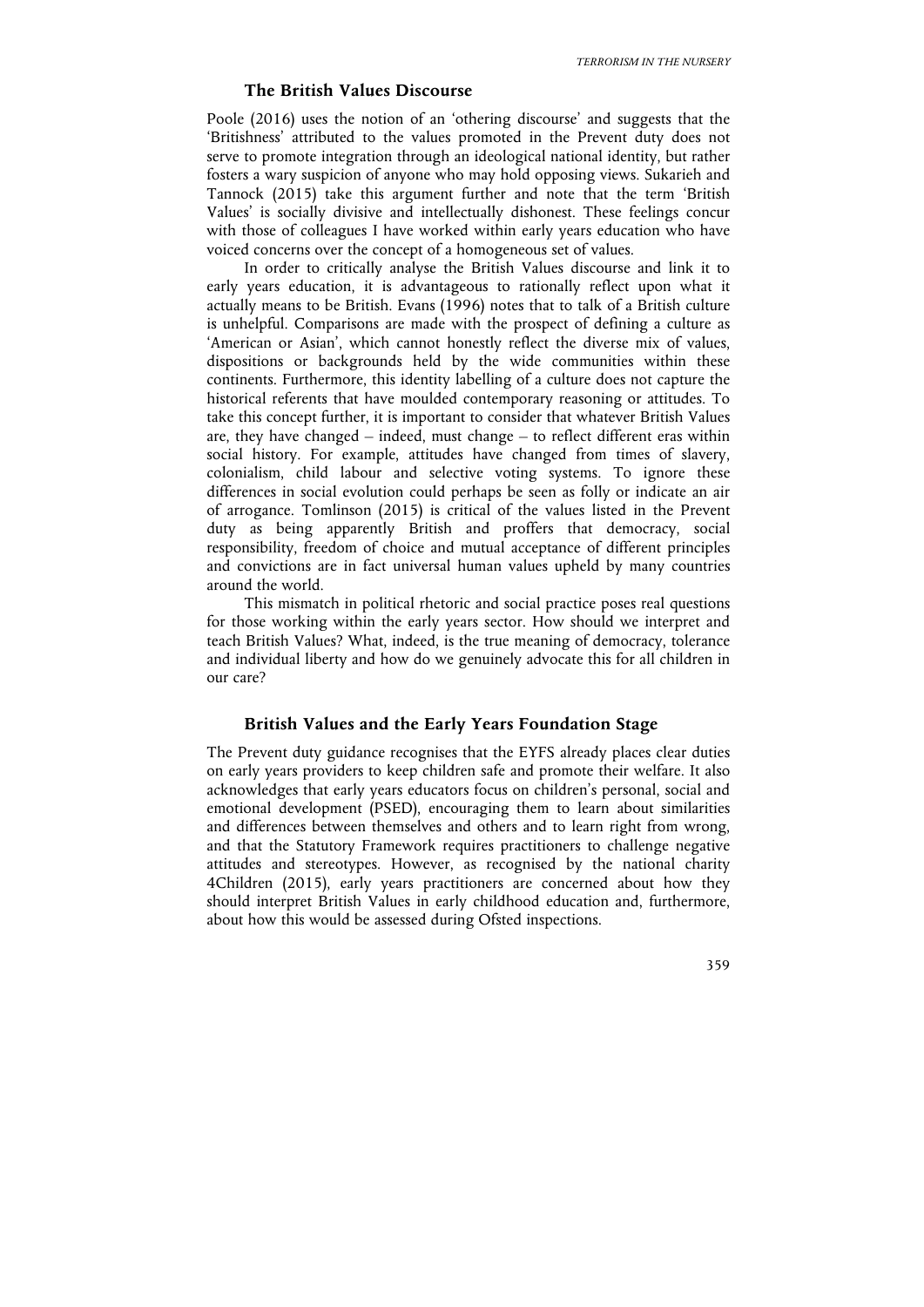## *Eve Lumb*

The emphasis is on British Values being part of an overarching, holistic approach to early childhood education rather than being a 'topic' or display board to share at group times, with practical opportunities being provided for children to share, problem-solve and collaboratively establish rules and boundaries. When the values of democracy, rule of law, individual liberty and mutual respect and tolerance of other beliefs and faiths are allowed to permeate practice rather than being introduced as abstract concepts, children can begin to construct their own understanding. Bentley (2012) is keen to emphasise this and points out that when fundamental values in the classroom are given meaning, and are not tokenistic, children have time to develop their understanding in far deeper ways, making them more resilient learners. Using the example of being tasked with contributing to the school's assembly on Martin Luther King, Bentley's article describes how fundamental values in the classroom, which she describes as multiculturalism, diversity and social justice, cannot be forced upon children. She advocates that children should not be taken along a topic 'ride' but, rather, that they should be given the time to develop their own ideas and outlooks: 'we cannot push or force this kind of understanding; it grows through respect, time and community' (Bentley, 2012, p. 200). Her action-based research demonstrates that pre-school children can be introduced to significant concepts, such as justice, but that as practitioners we need to bring it down to child level. For example, democracy can be simply demonstrated under the auspices of self-confidence and self-awareness in PSED by encouraging children to know that their views count, that they must value one another's views, and acknowledge their feelings. Opportunities to share, turn-take and collaborate in games or ideas help children to naturally develop their own decision-making processes. Erwin and Kipness (1997) suggest that children best understand democracy as a value when they are given the opportunity to make meaningful choices which pertain to their everyday lives. This is further increased when the children's decisions are honoured by both teachers and practitioners.

I would argue that the role of early childhood education in shaping and supporting children to develop lifelong values, be they termed British or otherwise, is vital. It is in these formative years that children begin to acquire pro-social moral behaviours, learn about diversity, develop empathy and practise tolerance. Further social advantages of early education are recognised by Garcia-Sanchez (2014), who explains that opportunities for children to learn about tolerance are greatly enhanced when they attend a nursery or preschool as these provide an environment in which a diverse range of backgrounds and cultures can mix. This is important, given the segregated nature of, and overt labelling used within, the English education system, although I would caution against falling into the trap of thinking that this opportunity to mix different backgrounds, ethnicities and cultures is the solution to learning tolerance and respect for others. Cultural referents extend beyond the early years environment. Indeed, with the progressive permeation of media into our homes, schools and leisure spaces, our children have a heightened exposure to what Errante (2003)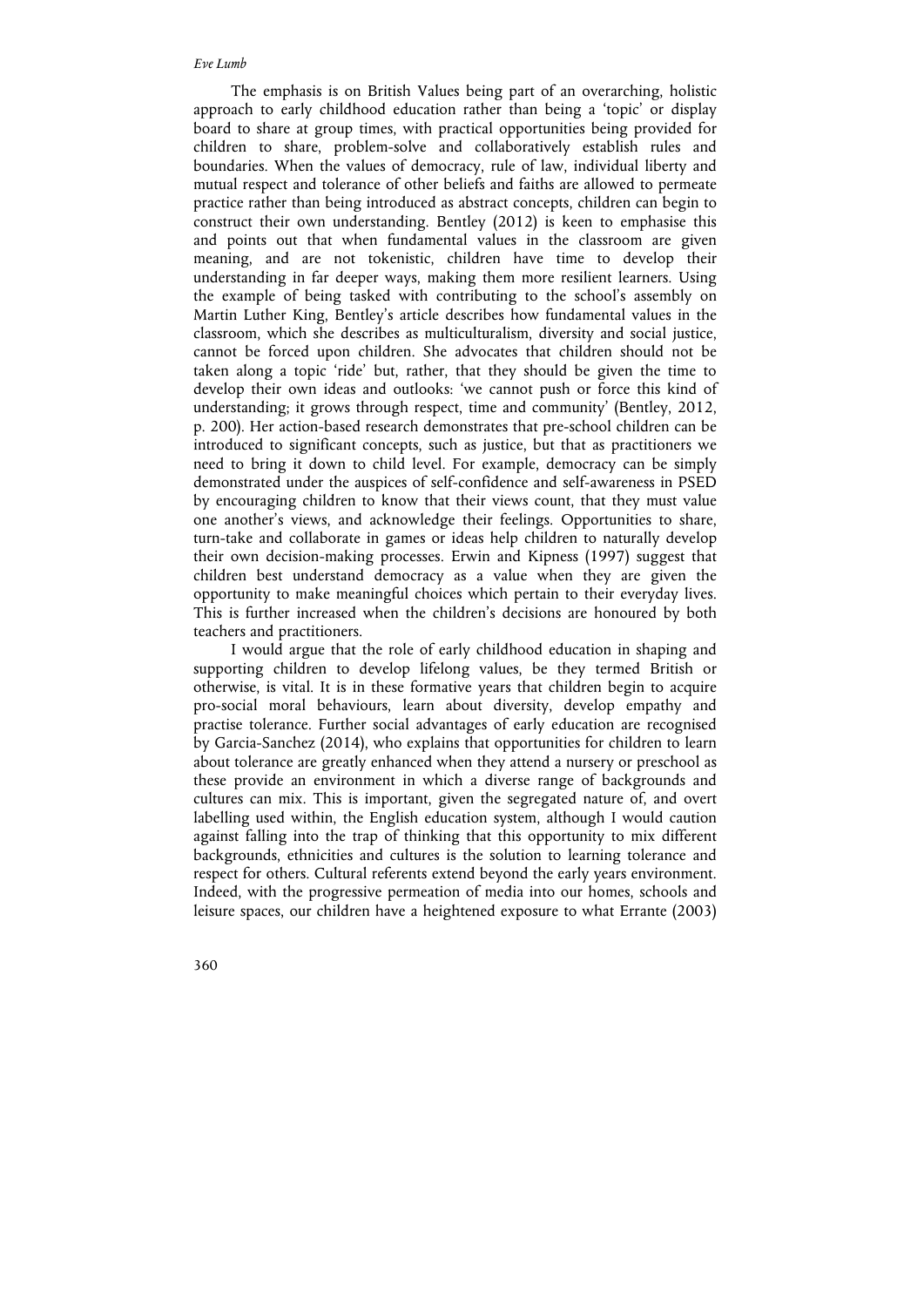terms 'vicarious solidarity experiences' (p. 134), in which a 'them and us' discourse is repeated. Children can be exposed to the continual drip-feed of media reports and images that can have a negative impact on their developing social constructs: the image of an incident involving the black community and the white members of the police force in America; the video game in which the Arab-looking enemy is destroyed (Errante, 2003, p. 134); and the news report that continually refers to Islam when discussing the latest terrorist atrocity. Even without a personal, first-hand experience of any of these situations, children are constructing a social understanding through the television, the Internet and a range of media sources, creating an 'us against them' understanding of society, with the potential to dehumanise the 'other' as 'not us'.

With such vicarious violent acts becoming normal contexts for many children, I would suggest that as early years educators we should be aware of the potentially harmful effect this passive media experience is having upon our preschool children. Have we considered how to respond to children's stereotypes formed via vicarious experiences? Indeed, are our own views being shaped by this drip-feed of media representation and social construct rather than through informed and academic debate based upon research and facts? Following on from this, and with a practical pedagogical dilemma in mind, we should also consider how we might respond to the child who painstakingly builds a Lego tower only to knock it down 'because the terrorists blew it up', or to the small, caped superhero 'who decides to stop the Muslims'. Are we as early years teams prepared for these politically charged scenarios, and what is our chosen response? Indeed, do we have a shared response or will it depend upon our own interpretation of British Values?

Responding to children's stereotypes can be difficult for some practitioners who may feel unsure of how to challenge comments for fear of upsetting parents, yet the EYFS clearly states that it is a duty for all providers to ensure anti-discriminatory practice, and the Prevent duty plainly expects that we challenge negative attitudes and stereotypes. Putting policy rhetoric into practice is not always easy, but with children starting early schooling aware of racial and religious differences (Woods, 1952), it is essential that we address this. While Woods' research was conducted some sixty-plus years ago, her desire to eliminate the ignorance, misunderstanding and intolerance, which she felt threatened relationships all over the world, still rings true today.

## **Conclusion**

Perhaps with these ideas in mind, as early years practitioners we need to consider the implications of the British Values discourse and the Prevent duty requirements in our work:

- What do British Values really mean in the context of a multicultural early years framework?
- How shared are our values, be they termed British or otherwise, within early childhood pedagogy?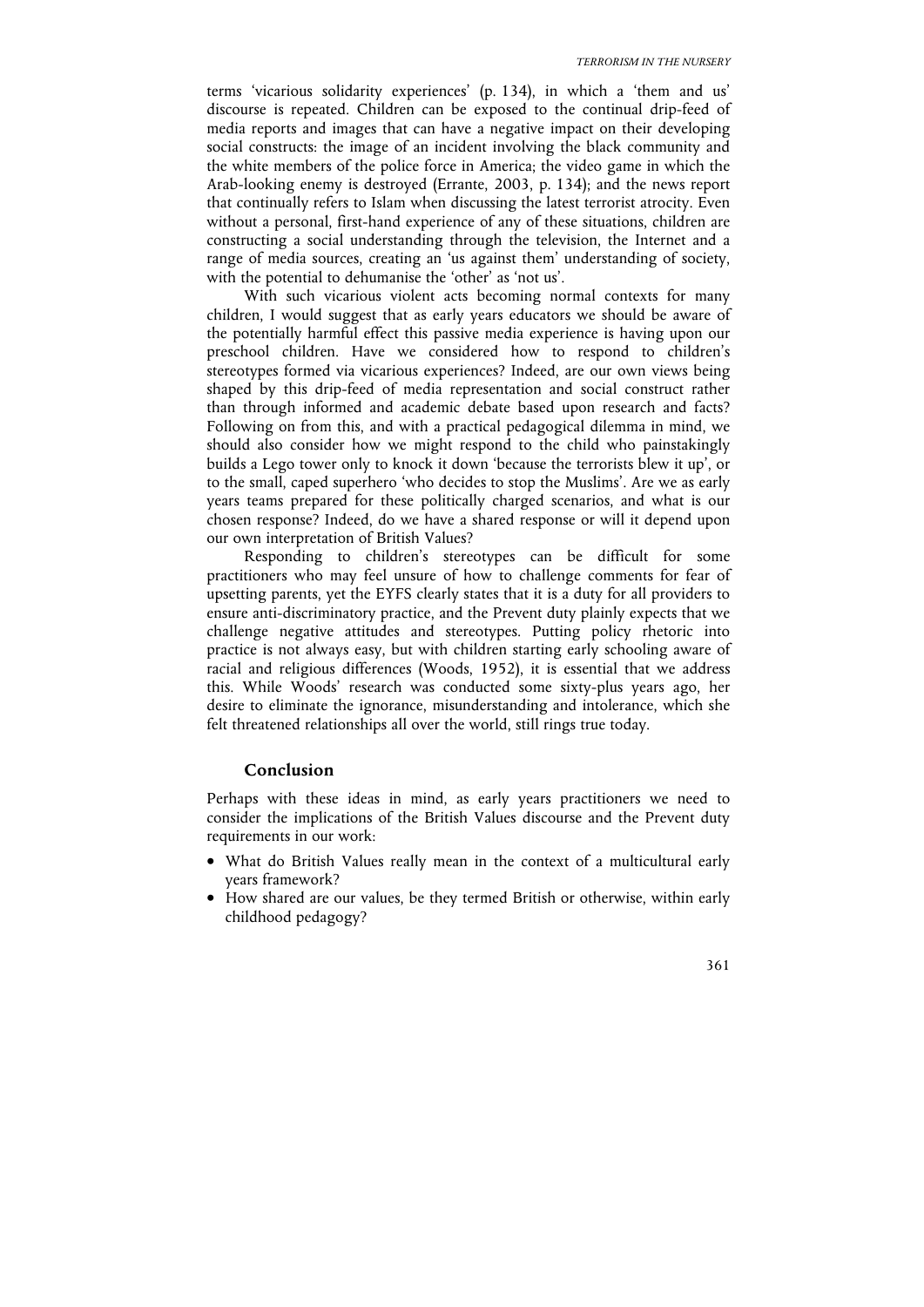- How do we formulate our understanding of extremism, and what does it look like?
- How do we present a genuinely democratic environment for our children that promotes both individual agency and social cohesion?
- How do we promote tolerance towards and respect for other beliefs and faiths without tokenism or stereotype?
- How do we choose to respond to children's play which may include politically charged scenarios based upon perceptions of terrorism and religious identity?

The answers to these questions cannot be fully explored within the limits of this article. However, I would argue that we should take time to critically reflect upon the implications of the British Values discourse and the Prevent duty requirements within early childhood education, within a human rights context and with full recognition that early childhood is a crucial space for reconstructing society (Elbrahim & Francis, 2008).

#### **Note**

[1] British Values is not presented in quotation marks for ease of reading, yet it should be assumed that throughout this article the concept is always under critique.

## **References**

- 4Children (2015) Fundamental British Values in the Early Years*.* Foundation Years. http://www.foundationyears.org.uk/files/2015/03/Fundamental\_British\_Values. pdf (accessed 2 August 2016).
- Awan, I. (2012) I Am a Muslim and Not an Extremist: how the Prevent Strategy has constructed a 'suspect' community, *Politics and Policy*, 40(6), 1158-1185. https://doi.org/10.1111/j.1747-1346.2012.00397.x
- Bentley, D.F. (2012) 'Rights Are the Words for Being Fair': multicultural practice in the early childhood classroom, *Early Childhood Education Journal*, 40(4), 195-202. https://doi.org/10.1007/s10643-011-0492-7
- Casciani, D. (2014) Analysis: the Prevent Strategy and its problems, *BBC News*, 26 August. http://www.bbc.co.uk/news/uk-28939555 (accessed 4 August 2016).

Department for Education (DfE) (2015) The Prevent Duty: departmental advice for schools and childcare providers. https://www.foundationyears.org.uk/files/2015/06/prevent-duty-departmentaladvice.pdf (accessed 24 July 2018).

- Department for Education (DfE) (2017) Statutory Framework for the Early Years Foundation Stage: setting the standards for learning, development and care for children from birth to five. London: Department for Education.
- Early Education (2012) *Development Matters in the Early Years Foundation Stage (EYFS)*. London: Early Education.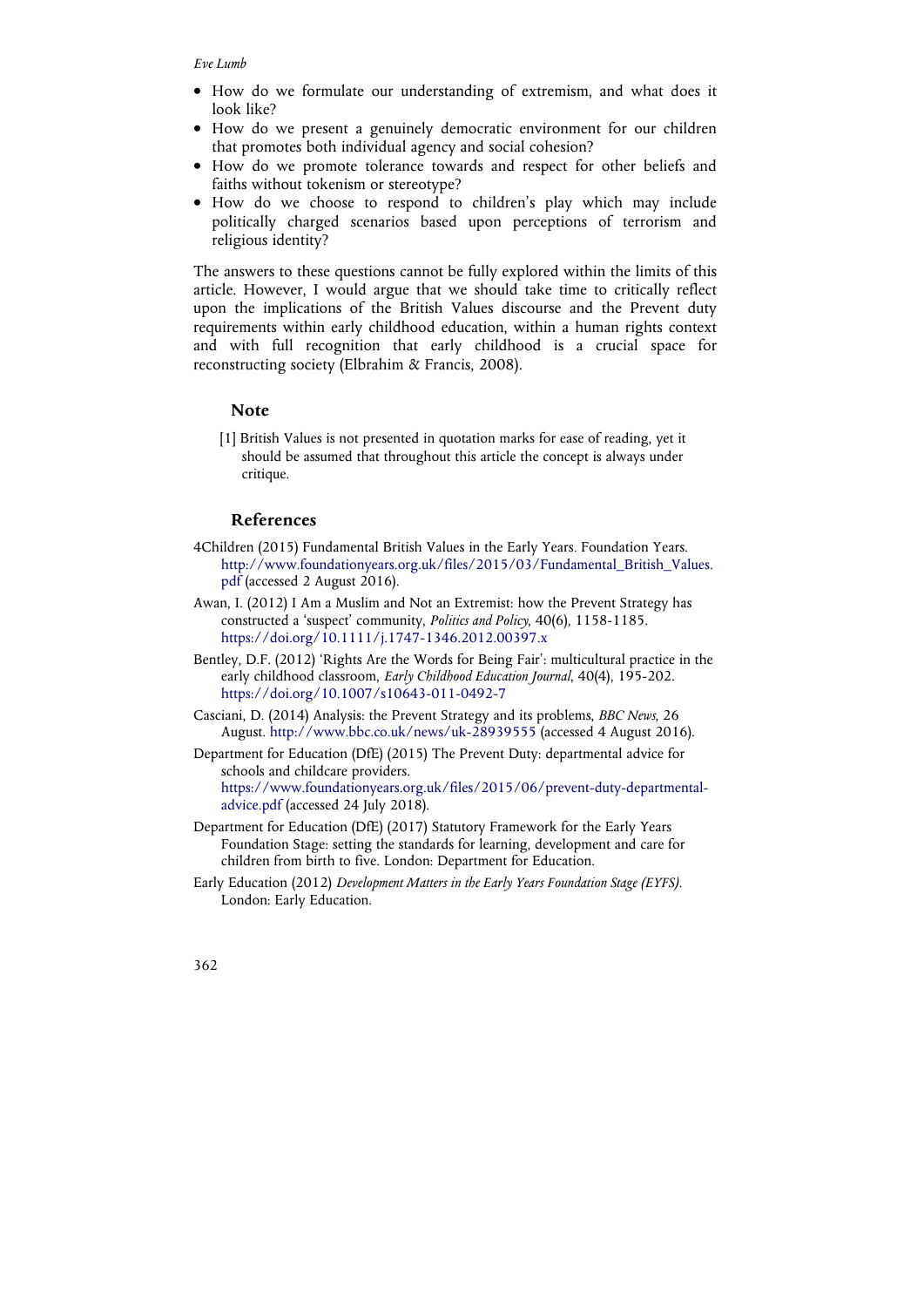- Elbrahim, H. & Francis, D. (2008) You Said 'Black Girl': doing difference in early childhood, *Africa Education Review*, 5(2), 274-287. https://doi.org/10.1080/18146620802449894
- Errante, A. (2003) Where in the World Do Children Learn 'Bloody Revenge'? Cults of Terror and Counter-terror and Their Implications for Child Socialization, *Globalisation, Societies and Education*, 1(2), 131-152.
- Erwin, E.J. & Kipness, N.A. (1997) Fostering Democratic Values in Inclusive Early Childhood Settings, *Early Childhood Education Journal*, 25(1), 57-60. https://doi.org/10.1023/A:1025642116800
- Evans, R. (1996) Culture and Curriculum in England and Wales: tensions and dilemmas for early childhood specialists, *Early Childhood Development and Ca*re, 123(1), 61-88. https://doi.org/10.1080/0300443961230105
- Farrell, F. (2016) Why All of a Dudden Do We Need to Teach Fundamental British Values? A Critical Investigation of Religious Education Student Teacher Positioning within a Policy Discourse of Discipline and Control, *Journal of Education for Teaching*, 42(3), 280-297. https://doi.org/10.1080/02607476.2016.1184460
- Fox, T. (2016) Four-year-old Who Mispronounced 'Cucumber' as 'Cooker Bomb' Faced Terror Warnings, Family Say, *Independent*, Saturday, 12 March. http://www.independent.co.uk/news/uk/home-news/four-year-old-raisesconcerns-of-radicalisation-after-pronouncing-cucumber-as-cooker-bomba6927341.html (accessed 2 August 2016).
- Garcia-Sanchez, I. (2014) *Language and Muslim Immigrant Childhoods: the politics of belonging*. Chichester: Wiley Blackwell. https://doi.org/10.1002/9781118323939
- Ghosh, R.W.Y., Chan, A., Ashley, M. & Dilimulati, M. (2016) Can Education Counter Violent Religious Extremism? *Canadian Foreign Policy Journal*, 23(2), 117-133. https://doi.org/10.1080/11926422.2016.1165713
- Her Majesty's Government (2011a) *CONTEST: the United Kingdom's strategy for countering terrorism*. London: HMSO.
- Her Majesty's Government (2011b) *Prevent Strategy*. London: HMSO.
- Her Majesty's Government (2015) *Revised Prevent Duty Guidance: for England and Wales*. https://assets.publishing.service.gov.uk/government/uploads/system/uploads/att achment\_data/file/445977/3799\_Revised\_Prevent\_Duty\_Guidance\_\_England\_ Wales\_V2-Interactive.pdf (accessed 24 July 2018).
- Khaleeli, H. (2015) You Worry They Could Take Your Kids: is the Prevent strategy demonizing Muslim schoolchildren? *Guardian*, 23 September. https://www.theguardian.com/uk-news/2015/sep/23/prevent-counterterrorism-strategy-schools-demonising-muslim-children (accessed 4 August 2016).
- Panjwani, F. (2016) Towards an Overlapping Consensus: Muslim teachers' views on fundamental British values, *Journal of Education for Teaching*, 42(3), 329-340. https://doi.org/10.1080/02607476.2016.1184463
- Poole, E. (2016) Constructing 'British Values' within a Radicalisation Narrative, *Journalism Studies*, Article 58.
- Revell, L. & Bryan, H. (2016) Calibrating Fundamental British Values: how head teachers are approaching appraisal in the light of the Teachers' Standards 2012,